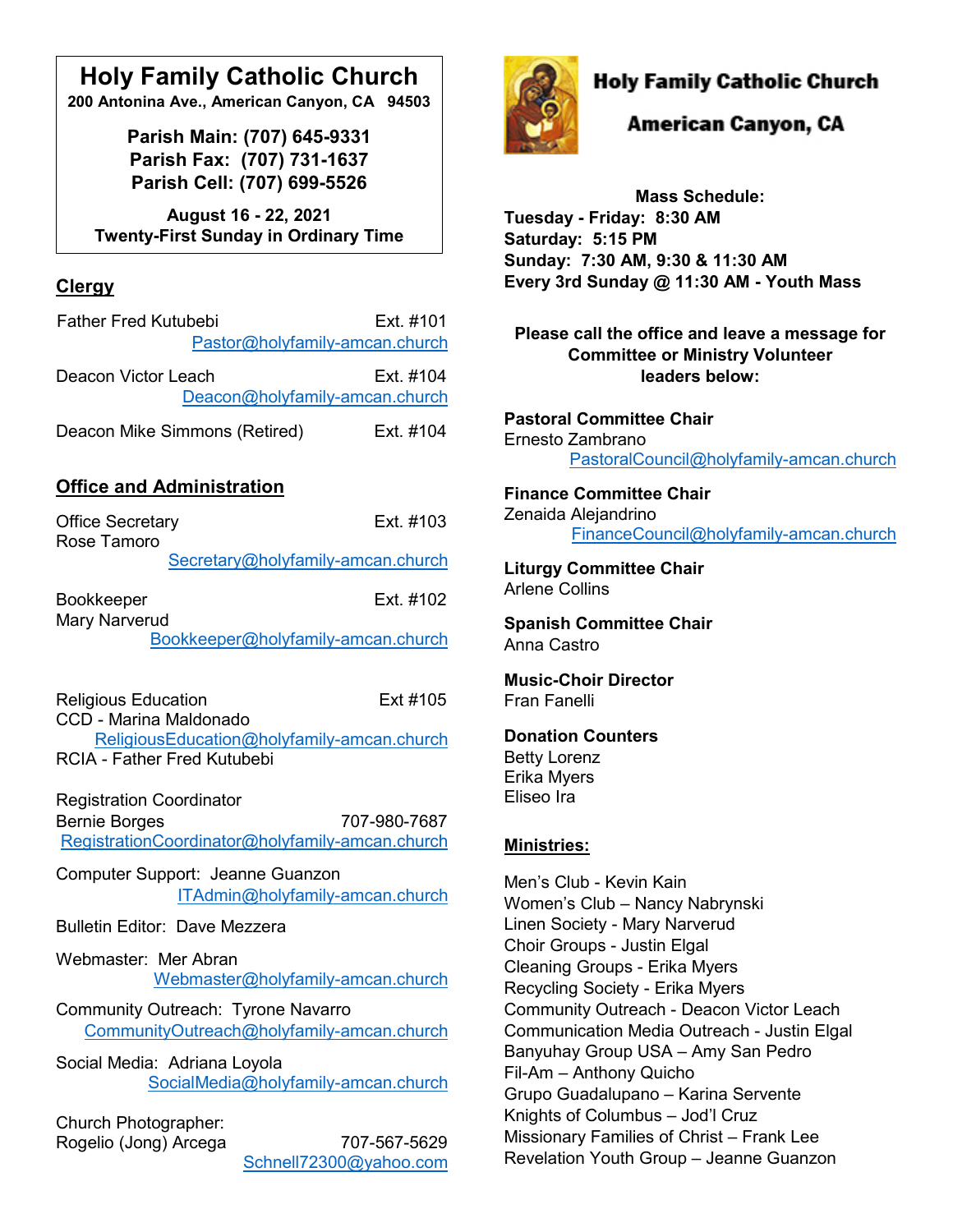## **Question for the third week in August**

You might have grown up with (or at least heard about) the *Baltimore Catechism* which was used to teach the core doctrine of the Catholic faith to younger Catholics. Are you now aware of the updated *Catechism of the Catholic Church* and its accompanying *United States Catholic Catechism for Adults* published in 2004?

Following the daily readings and Sunday lectionary posting, see more information about the Catechism and an example of what our faith teaches about families and parenting.

**Daily Readings for the third week of August**

- Monday, August 16th Judges [2:11-19](https://bible.usccb.org/bible/judges/2?11) Psalm 106:34-40, 43-44 Matthew 19:16-22
- Tuesday, August 17th Judges 6:11-24 Psalm 85:9, 11-14 Matthew 19:23-30
- Wednesday, August 18th Judges 9:6-15 Psalm 21:2-7 Matthew 20:1-16
- Thursday, August 19th Judges 11:29-39 Psalm 40:5, 7-10 Matthew 22:1-14
- Friday, August 20th Ruth 1:1, 3-6, 14-16, 22 Psalm 146:5-10 Matthew 22:34-40
- Saturday, August 21st Ruth 2:1-3, 8-11; 4:13-17 Psalm 128:1-5 Matthew 23:1-12







**Holy Family Catholic Church** 

American Canyon, CA